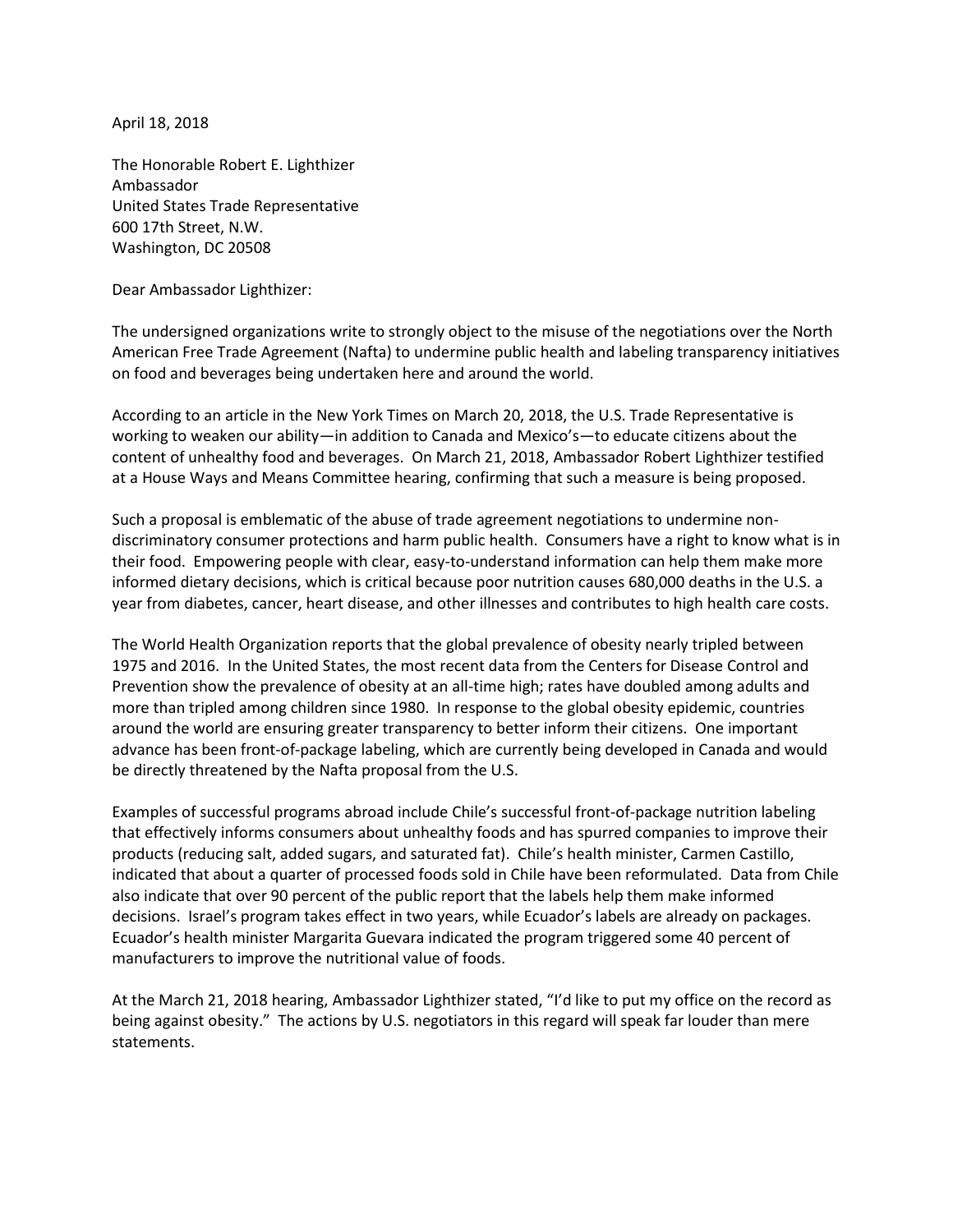We urge you to back your statements about obesity with concrete steps and to withdraw the proposal to limit the ability of member-countries to develop labeling systems for foods and beverages.

Sincerely,

American Heart Association Association of State Public Health Nutritionists Berkeley Media Studies Group Boulder County Public Health (CO) California Center for Public Health Advocacy (CA) Center for Science in the Public Interest ChangeLab Solutions Congregation of Sisters of St. Agnes Consortium to Lower Obesity in Chicago Children (IL) Consumer Federation of America Consumers Union Dana Investment Advisors Dominican Sisters **Earthjustice** Environmental Working Group Food Policy Action Franciscan Sisters of Perpetual Adoration Friedman Food Policy Action Council (Medford, MA) Global Food Research Program, University of North Carolina Healthy Food America Impetus - Let's Get Started LLC (St. Paul, MN) Interfaith Center on Corporate Responsibility Island Girl Power/Ayuda Foundation (Guam) Jump IN for Healthy Kids (Central IN) Latino Coalition for a Healthy California Maryknoll Sisters Maryland Public Health Association (MD) National Association for the Advancement of Colored People National Action Against Obesity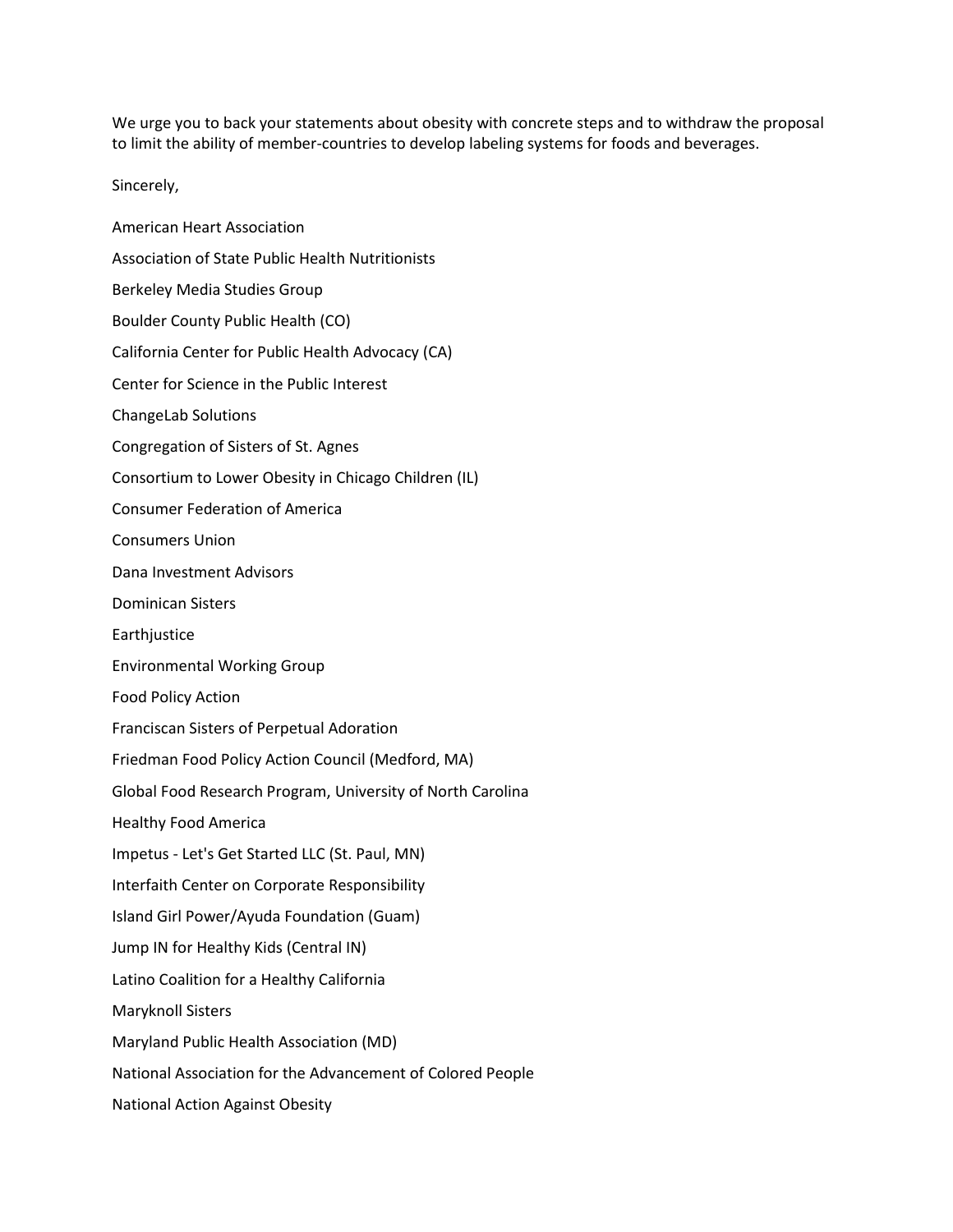National Center for Health Research National WIC Association Notah Begay III Foundation New York City Department of Health and Mental Hygiene (NY) Northwest Coalition for Responsible Investment Philadelphia Department of Public Health (PA) Prevention Institute Progressive Asset Management Public Health Institute Public Citizen R Friedman Consulting (DC) Real Food for Kids Real Food Media Redstone Global Center for Prevention and Wellness Region VI Coalition for Responsible Investment (OH) School Sisters of Notre Dame Cooperative Investment Fund (Elm Grove, WI) Seventh Generation Interfaith, Inc. Sisters of Charity of Nazareth Corporate Responsibility Office Sisters of Saint Joseph of Chestnut Hill (Philadelphia, PA) Sisters of St Dominic/Racine Dominicans Sisters of St. Francis Charitable Trust (Dubuque, IA) Sisters of the Presentation of Aberdeen (SD) Socially Responsible Investment Coalition (TX) Society of Behavioral Medicine Trinity Health Tufts University University of California, San Francisco (CA)

University of Connecticut Rudd Center for Food Policy and Obesity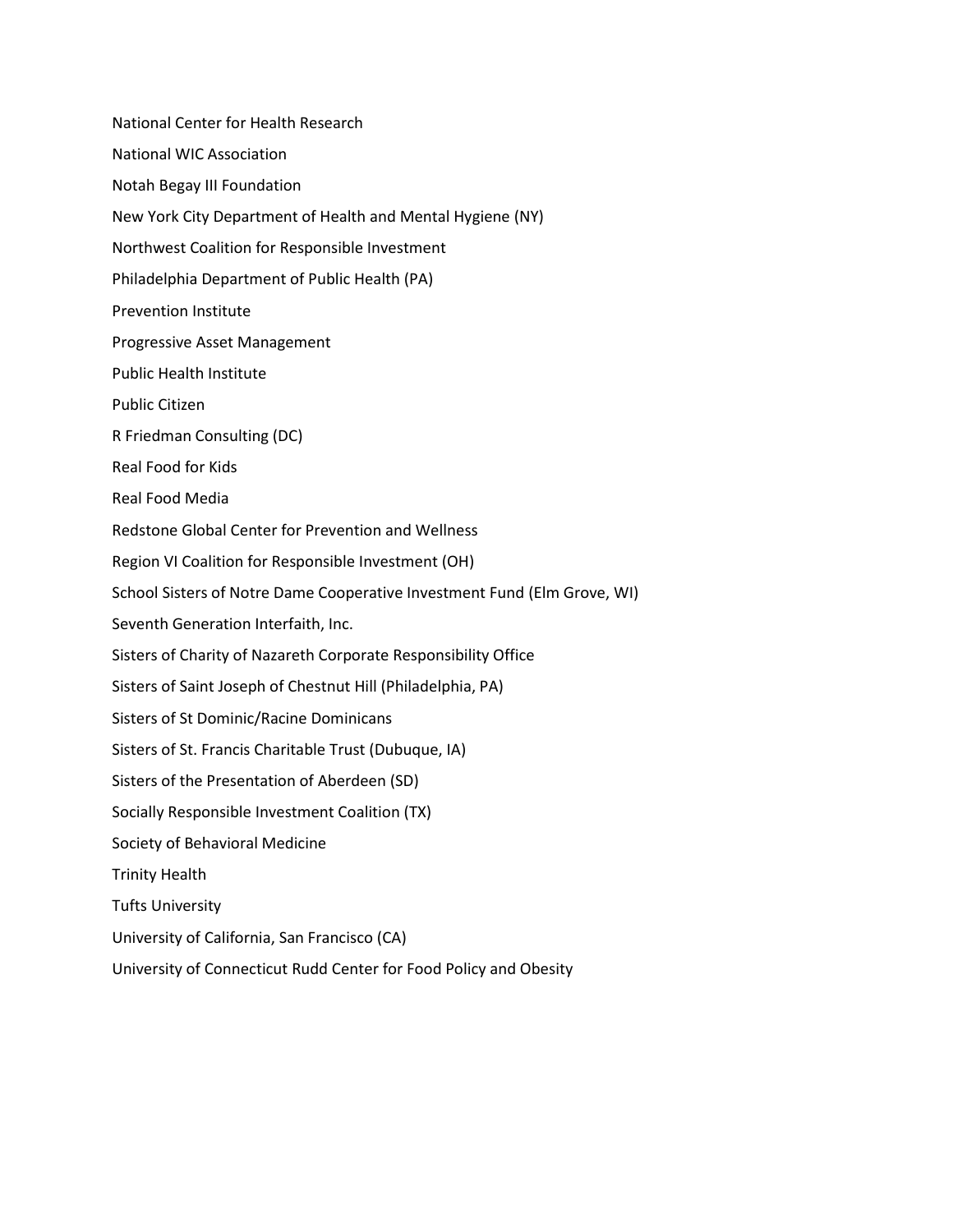## April 18, 2018

## Dear Members of Congress:

The undersigned organizations write to strongly object to the misuse of the negotiations over the North American Free Trade Agreement (Nafta) to undermine public health and labeling transparency initiatives on food and beverages being undertaken here and around the world.

According to an article in the New York Times on March 20, 2018, the U.S. Trade Representative (USTR) is working to weaken our ability—in addition to Canada and Mexico's—to educate citizens about the content of unhealthy food and beverages. On March 21, 2018, Ambassador Robert Lighthizer testified at a House Ways and Means Committee hearing, confirming that such a measure is being proposed.

Such a proposal is emblematic of the abuse of trade agreement negotiations to undermine nondiscriminatory consumer protections and harm public health. Consumers have a right to know what is in their food. Empowering people with clear, easy-to-understand information can help them make more informed dietary decisions, which is critical because poor nutrition causes 680,000 deaths in the U.S. a year from diabetes, cancer, heart disease, and other illnesses and contributes to high health care costs.

The World Health Organization reports that the global prevalence of obesity nearly tripled between 1975 and 2016. In the United States, the most recent data from the Centers for Disease Control and Prevention show the prevalence of obesity at an all-time high; rates have doubled among adults and more than tripled among children since 1980. In response to the global obesity epidemic, countries around the world are ensuring greater transparency to better inform their citizens. One important advance has been front-of-package labeling, which are currently being developed in Canada and would be directly threatened by the Nafta proposal from the U.S.

Examples of successful programs abroad include Chile's successful front-of-package nutrition labeling that effectively informs consumers about unhealthy foods and has spurred companies to improve their products (reducing salt, added sugars, and saturated fat). Chile's health minister, Carmen Castillo, indicated that about a quarter of processed foods sold in Chile have been reformulated. Data from Chile also indicate that over 90 percent of the public report that the labels help them make informed decisions. Israel's program takes effect in two years, while Ecuador's labels are already on packages. Ecuador's health minister Margarita Guevara indicated the program triggered some 40 percent of manufacturers to improve the nutritional value of foods.

At the March 21, 2018 hearing, Ambassador Lighthizer stated, "I'd like to put my office on the record as being against obesity." The actions by U.S. negotiators in this regard will speak far louder than mere statements.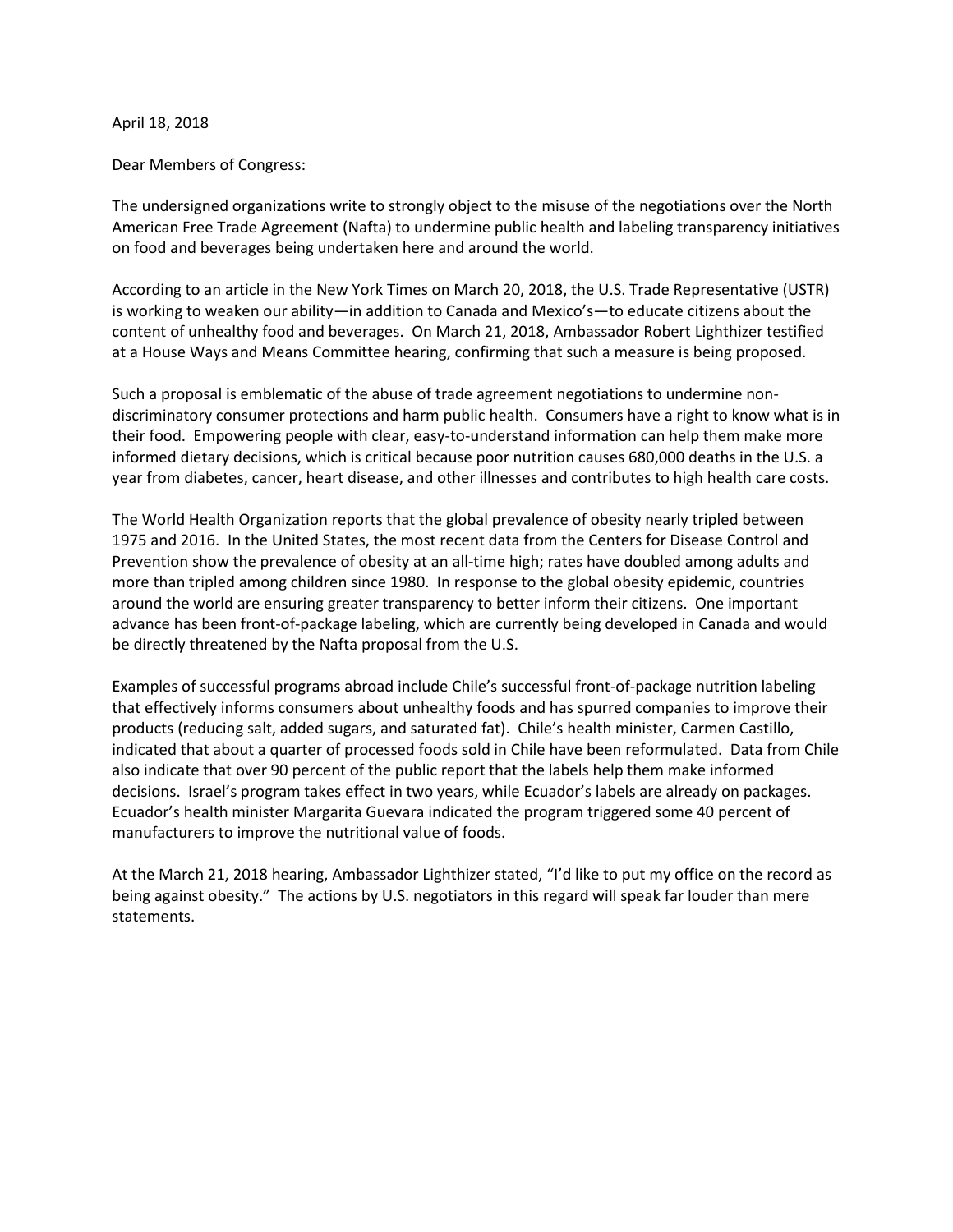We urge you to oppose any language in Nafta that would restrict labeling on food and beverages and harm public health, transparency, and the ability of consumers to make informed food decisions for themselves and their families. Nafta should not be used to restrict our own and other membercountries' ability to protect the health of its citizens.

Sincerely,

American Heart Association Association of State Public Health Nutritionists Berkeley Media Studies Group Boulder County Public Health (CO) California Center for Public Health Advocacy (CA) Center for Science in the Public Interest ChangeLab Solutions Congregation of Sisters of St. Agnes Consortium to Lower Obesity in Chicago Children (IL) Consumer Federation of America Consumers Union Dana Investment Advisors Dominican Sisters Earthjustice Environmental Working Group Food Policy Action Franciscan Sisters of Perpetual Adoration Friedman Food Policy Action Council (Medford, MA) Global Food Research Program, University of North Carolina Healthy Food America Impetus - Let's Get Started LLC (St. Paul, MN) Interfaith Center on Corporate Responsibility Island Girl Power/Ayuda Foundation (Guam) Jump IN for Healthy Kids (Central IN) Latino Coalition for a Healthy California Maryknoll Sisters Maryland Public Health Association (MD)